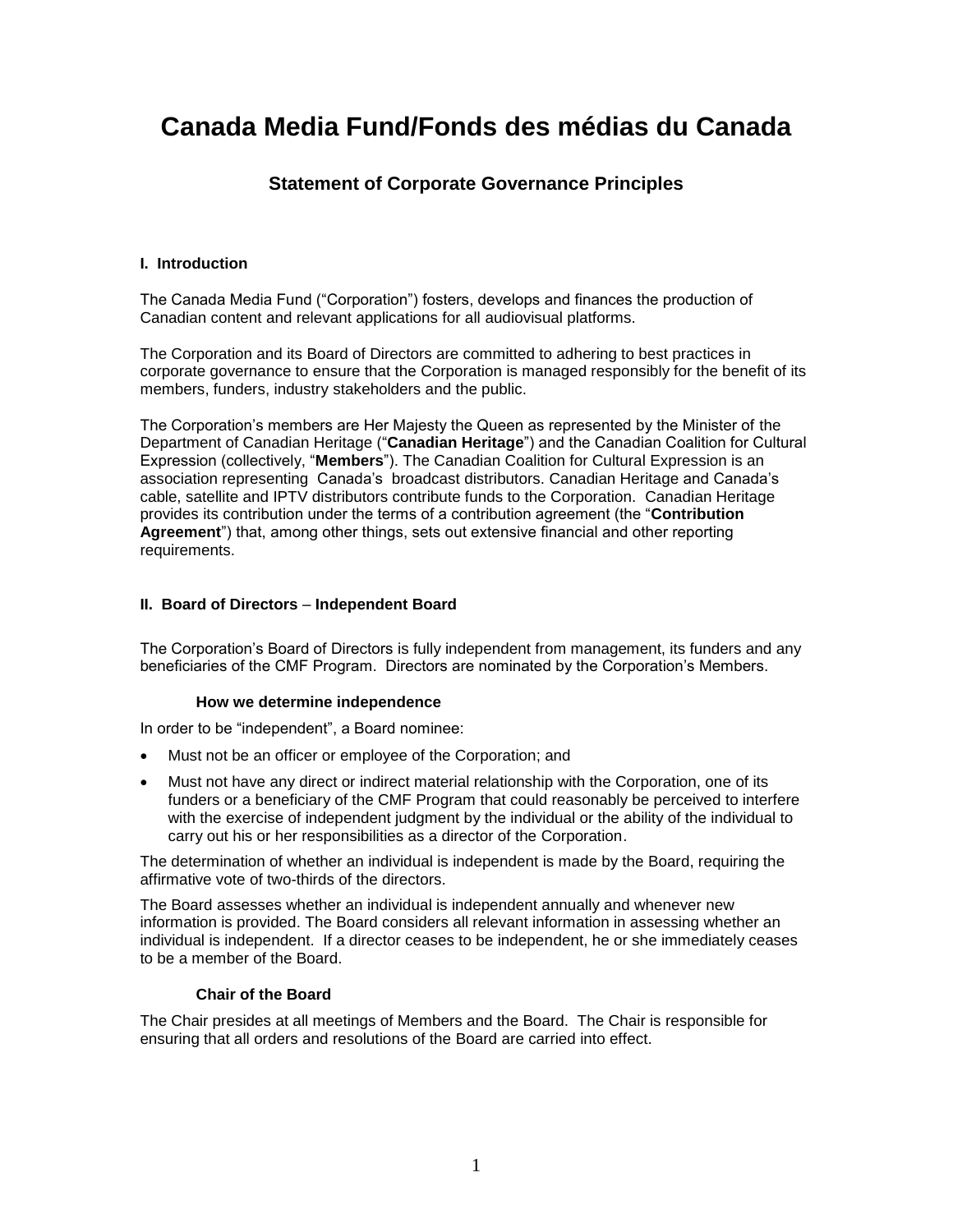## **III. Board Mandate**

The Board has adopted a charter setting out its mandate, which is posted on the Corporation's website.

The Board is responsible for the stewardship of the Corporation, including oversight of the CMF Program and the Corporation's other activities, oversight of the Corporation's strategic direction, and ensuring that management conducts the business and affairs of the Corporation in accordance with its objectives. Some of the Board's key responsibilities include:

## **Strategic Planning**

The Board reviews, provides input into and approves the Corporation's strategic plans that take into account the Corporation's objectives, its obligations under its Contribution Agreement and major risks and opportunities. In addition, the Board oversees the execution and fulfillment of the Corporation's strategies and key goals.

The Corporation's annual business plan details the Corporation's objectives for the year, reflecting the strategic direction set out in the Corporation's strategic plan.

## **Program Guidelines**

The Board approves the CMF Program policy decisions that form the basis for the Program Guidelines.

## **Corporate Governance**

Through its Governance and HR Committee, the Board reviews the Corporation's corporate governance practices and policies, including the Corporation's Code of Business Conduct, with a view to ensuring that such practices and policies conform to "best practices".

# **Succession Planning**

The Board oversees succession planning for executive management. The Governance and HR Committee reviews management's long-range planning for executive development and succession, and is responsible for the President and CEO succession plan.

## **Reporting Reviews**

The Corporation has significant reporting obligations to Canadian Heritage under the terms of the Contribution Agreement. The Corporation also reports to its stakeholders and to its funders. The Board oversees and monitors the Corporation's reporting. Financial reporting is reviewed through the Audit Committee and governance reporting is reviewed through the Governance and HR Committee.

## **Risk Management**

Through its Audit Committee, the Board reviews and ratifies the Corporation's systems of risk management, internal compliance and control, and legal compliance to ensure appropriate compliance frameworks and controls are in place. The Board ensures that management has implemented and is maintaining effective internal controls.

## **Day-to-day Management and Administration**

Responsibility for the day-to-day management and administration of the Corporation is delegated by the Board to the President and CEO and executive management of the Corporation.

# **IV. Position Descriptions**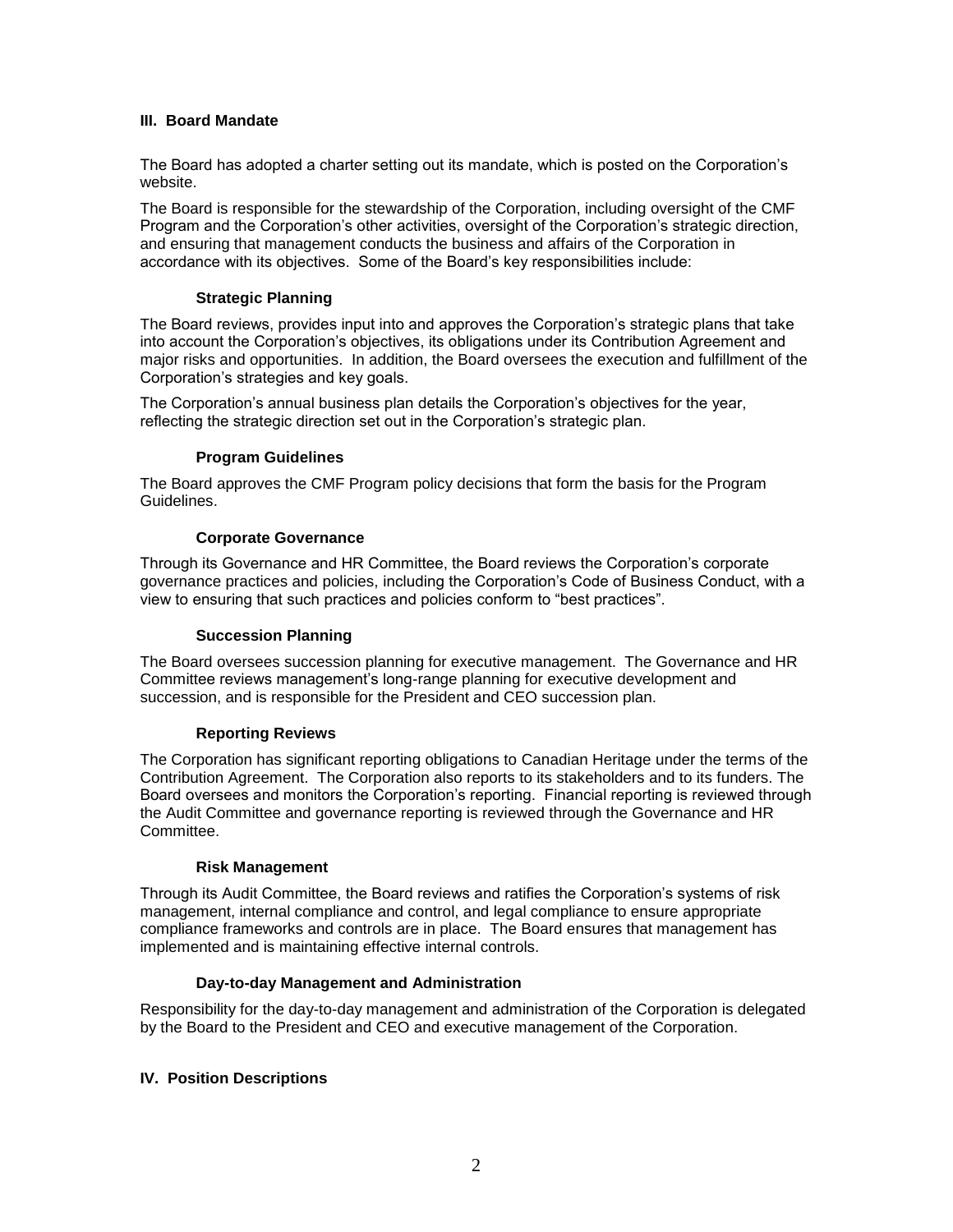The Board has approved written position descriptions for the Board Chair, Committee Chairs and the President and CEO. These position descriptions are available on the website. The position descriptions are reviewed on a bi-annual basis by the Governance and HR Committee, and any changes are approved by the Board. The responsibilities of directors are set out in the Board Charter.

# **V. Director Development and Continuing Education**

# **Orientation**

The Governance and HR Committee oversees the director orientation process to assist new directors in fully understanding the nature and operation of the Corporation, the role of the Board and its committees and the contribution that individual directors are expected to make. New directors meet with the Board and committee chairs, and executive management to discuss the Corporation's functions and activities.

A comprehensive Director's Guide is available to new and existing directors on the Corporation's board portal, and includes information on the following:

- The legal framework of the Corporation including its by-laws, the Contribution Agreement with Canadian Heritage and the Services Agreement with Telefilm Canada;
- Key governance and policy documents including the CMF Code of Business Conduct and the structure and charters of the Board and its committees;
- Operational documents such as the Corporation's organization chart, its annual business plan and Annual Report.
- Administrative information including policies on travel, compensation and continuing development.

# **Director Development and Continuing Education**

The Governance and HR Committee oversees a director development policy and a continuing education program to ensure that directors have the information and skills needed to fulfil their responsibilities. Through the director development policy each director has an annual professional development allowance. Courses and/or training undertaken must be directly related to their duties as a CMF board member. The continuing education program is delivered usually through speaker presentations at board meetings.

# **VI. Accountability**

The Board considers one of its primary responsibilities to be the responsible management of the funds contributed by its funders to the CMF Program. As such, the Board strives to be transparent in its governance of the CMF Program and accountable to its funders and to industry stakeholders.

The Board believes it to be of fundamental importance that any risks to the management of the funds be identified and actions taken to mitigate such risks. The Board has developed a comprehensive on-going risk-based audit plan for both internal audits and audits of its file administrator, Telefilm Canada. In addition, reviews are conducted of select applicants who have received funding from the CMF Program. The Corporation has retained external firms to conduct these reviews. The Board regularly receives reports from the Audit Committee.

# **Measures for Receiving Stakeholder Feedback**

The Corporation also has adopted a number of measures for receiving stakeholder feedback. One of the principal measures is set out in the Corporation's Consultation Policy, which requires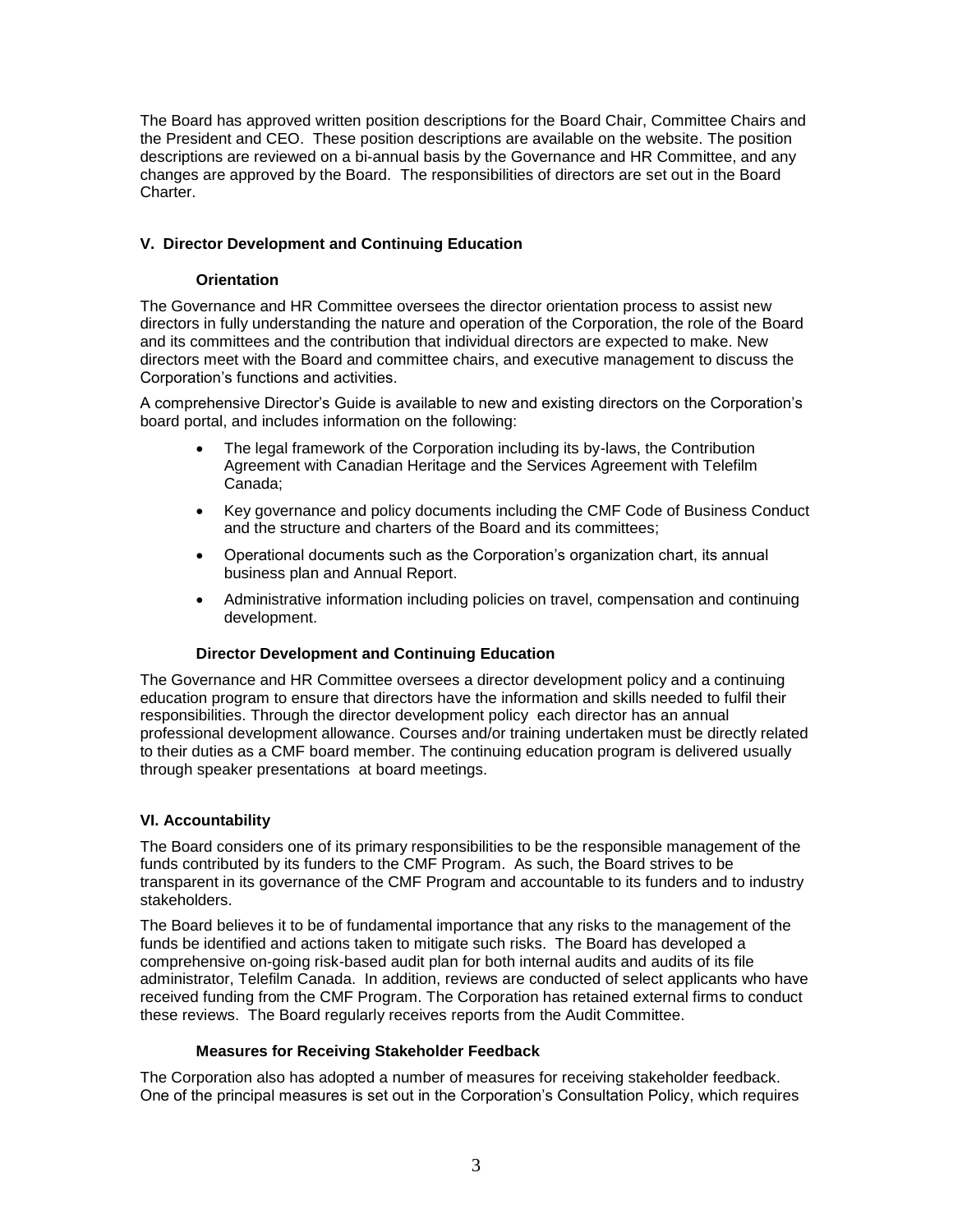that the Corporation conduct meaningful, formal, ongoing and inclusive consultations with its stakeholders. Each year the consultation plan is evaluated to ensure that it has complied with the policy. A consultation plan is prepared annually which sets out the process for the year ahead following the principles set out in the consultation policy.

In addition, the Corporation has a formal appeal process for applicant issues, and a formal broadcaster dispute resolution process.

## **VII. Code of Business Conduct**

The Corporation is committed to conducting its activities with integrity, in accordance with the highest ethical standards and in full compliance with the terms of the Contribution Agreement and all laws, rules and regulations applicable to the Corporation or its activities. The Board has adopted a Code of Business Conduct (the *Code*) to promote:

- honest, responsible and ethical conduct, including the ethical and responsible handling of personal and professional relationships;
- compliance with the terms of the Contribution Agreement and all applicable laws, rules and regulations;
- full, fair, accurate and timely disclosure in the reports that the Corporation files with Canadian Heritage in accordance with the Contribution Agreement and all other public communications;
- prompt reporting of any known or reasonably suspected violations of the Code; and
- accountability for adherence to the Code.

The Code applies to all of the Corporation's directors, officers, employees and consultants.

The Code establishes a communication channel for employees and other associates of the Corporation to raise concerns about possible violations of laws, unethical conduct, conflicts of interest or other non-compliance with the provisions of the Code.

The Code is reviewed at least once every two years by the Governance and HR Committee to ensure that it continues to reflect best practices. Compliance with the Code is monitored by the Audit Committee.

## **VIII. Compensation Governance**

The Governance and HR Committee oversees the compensation of the Corporation's executive management. In regards to the President and CEO, the committee oversees the Board's process for setting goals and objectives, evaluating performance annually in light of these goals and objectives, and determining annual remuneration.

For the rest of the Corporation's executive management, the committee reviews the compensation plans and the structure of executive management.

The compensation for directors is determined by the Members.

## **IX. Board Committees**

To assist it in exercising its responsibilities, the Board has established the Audit Committee and the Governance and HR Committee. Membership of the committees is decided annually by the Board following the Annual Meeting of Members at which directors are elected. Each committee, through its chair, reports to the Board following each meeting with respect to its activities and with such recommendations as are deemed appropriate in the circumstances.